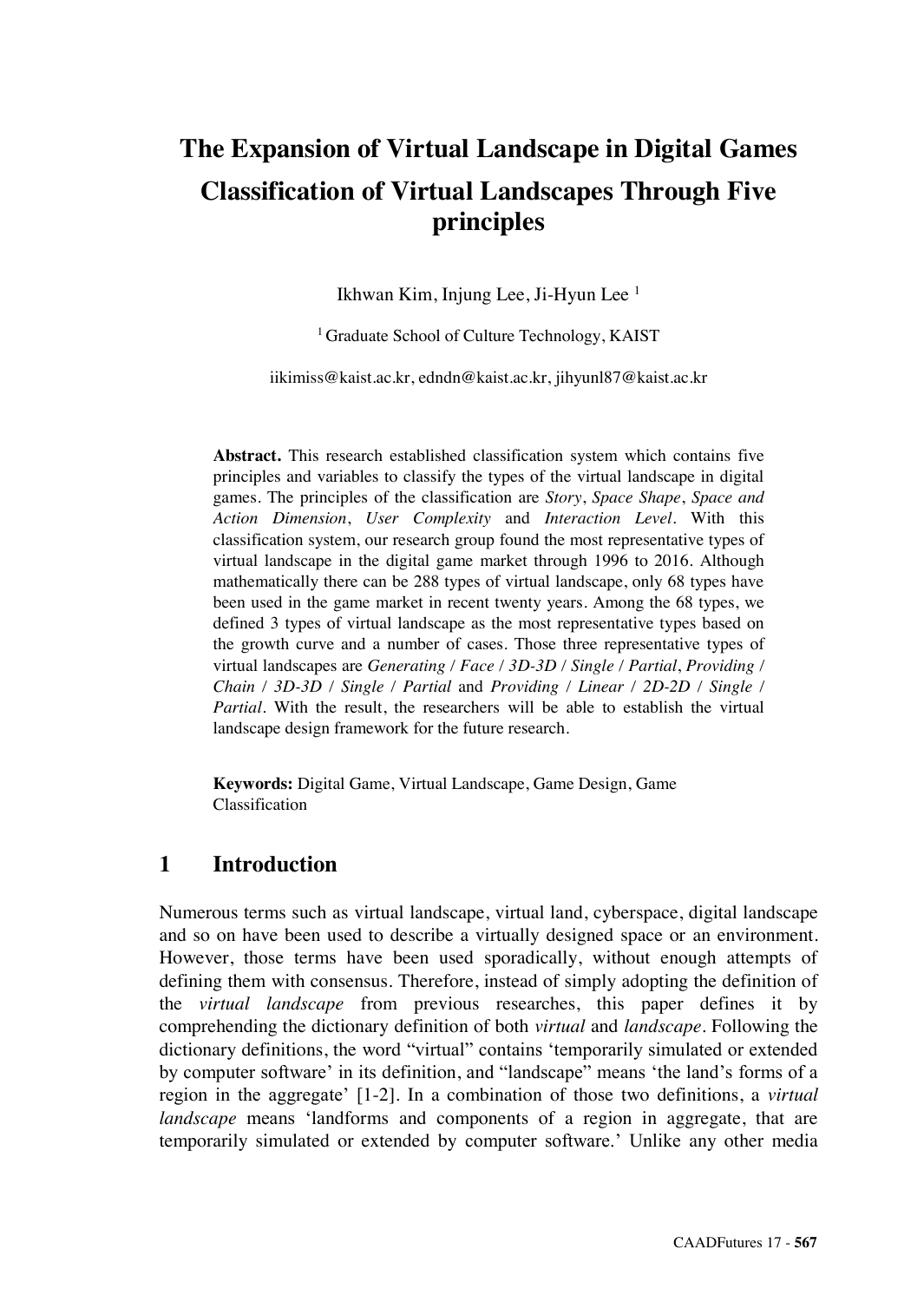describing an unreal space such as novel, painting and stage design, a virtual landscape can drive interactive action to the player. Because of this unique characteristic, designing virtual landscape requires designers to understand "space." Painting a picturesque drawing or writing an article describing utopia doesn't require the artists or authors to consider the interactive activity between the user and environment. Unlike those media such as painting and so on, designing a virtual landscape, just like designing space, asks skills to design the space considering interactions between users and the space itself. However, yet it is impossible to find any standard and specific methodology nor procedure to design a virtual landscape so far. Numerous studies and researches have been covering only technical ways to develop backgrounds of games; none of them suggested the meaningful design method of virtual landscapes. As the virtual landscape shares its characteristic of interactive space with the *real space*, it is convincing to adopt the design methodology or procedure from real space to virtual landscape. Numerous area of studies such as landscape architecture, architecture, and urban planning have a deep understanding of the interactive space and retained several confirmed design methodologies. If it is possible to adopt those methodologies successfully to the area of virtual landscape, new and efficient way to design the virtual landscape can be rise.

Moreover, as the complexity of virtual landscapes in video games increases, a need for a unified design methodology rises. Rollings & Morris (2004) mentioned that if the developing game requires a certain amount of assets, an unified design methodology is needed [3]. Unlike the conventional design methodologies for real space, the new virtual design methodologies differ due to diverse and various methods of interactivity regarding the spaces. Which means, though there are several different conditions such as weather, the height of the region, every real space shares same condition of dimension, laws of physic and time flow. Not like those real spaces, virtual landscapes in various digital games has their own characteristics of space. Different gravity, various dimensions, and other natural conditions. Therefore, a modular design methodology is required to adjust and adapt to the various types of virtual landscapes; an effective classification system will be needed to establish such a modular design methodology.

Furthermore, based on such classification system, the goal is to seek and verify a proper design methodology for specific types of virtual landscape. Also, analyzing the data in chronological order, the research will allow projecting the upcoming types of virtual landscapes in order to establish corresponding design methodologies. For the last, by combining the principles of virtual landscapes, designers will be able to design virtual landscapes those have never been developed so far.

### **2 Methodology**

In order to understand the landscape in digital games, this research extracted design requirements of the virtual landscapes, built them as principles and verified the principles through analyzing the landscapes of existing digital games. The first step to do so was the establishment of the classification principles. Through the literature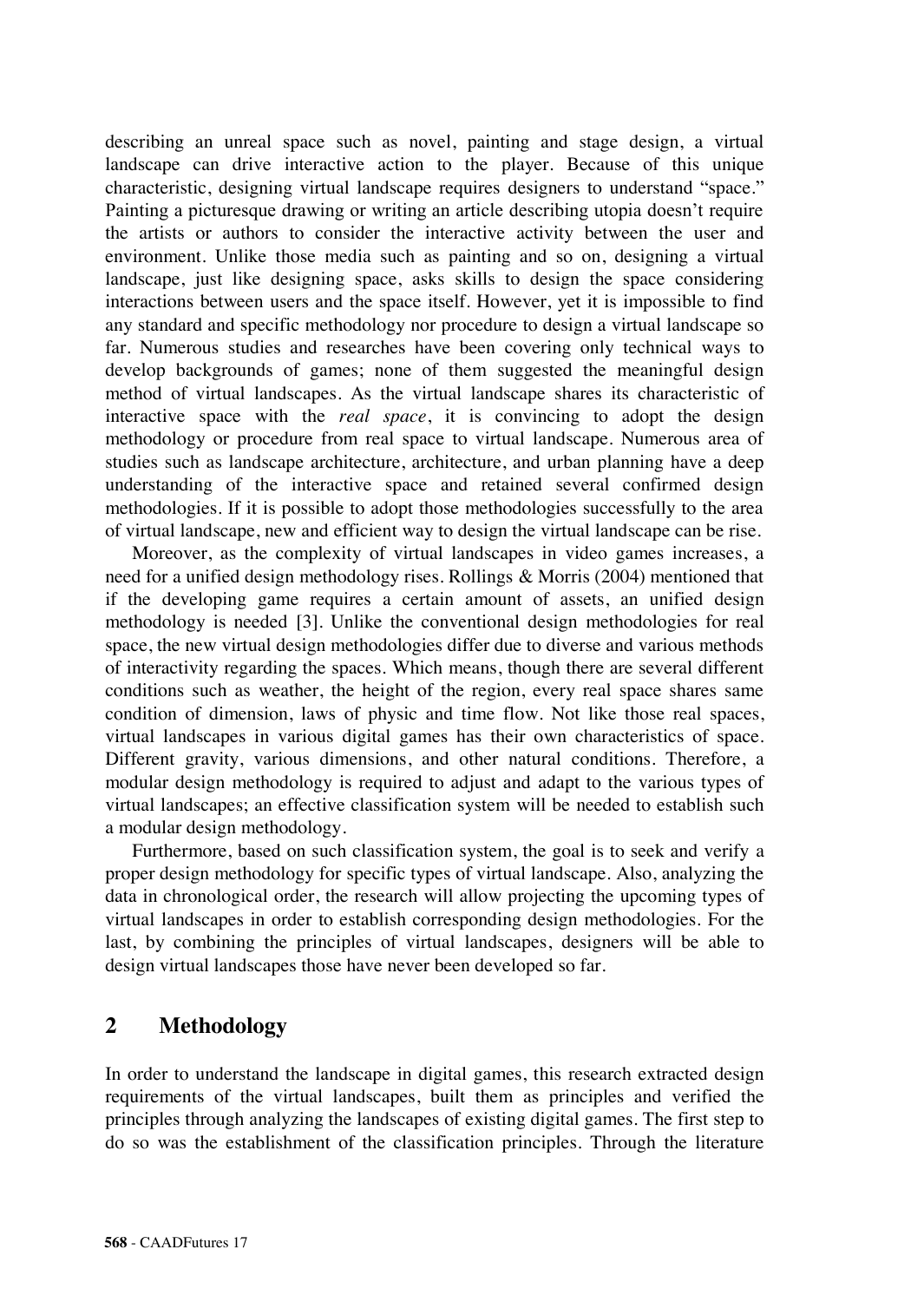reviews of game-design books, we extracted the five mandatory principles of virtual landscape design. On the second step, our team conducted a validity test of established classification principles. Lastly, this paper chronologically analyzed virtual landscapes of 385 digital games with those five principles.

### **2.1 Establishment of the Classification Principles**

Establishing the classification principles was the first step of this paper. As we mentioned previously, clear and accurate principles are required to figure out the types of virtual landscapes in digital games. In order to stand those practical principles, we tried to verify the requirements of designing digital games landscape through literature review. Our research team thoroughly researched existing books and papers concerning *video game design* to extract the mandatory elements of virtual landscapes in digital games. Five principles were derived as the most commonly and importantly discussed in previous researchers or designers in the field of landscape design in digital games. In other words, the frequency of the appearance of design requirements – here called the principles – represents their importance.

As these principles are the most important and considerable for the designers, at the future research, design methodology for the landscape design will be established based on these five elements.

### **2.2 Examination of Established Classification Principles**

In order to verify the acquired five different principles of virtual landscapes, this research built a database of 19,752 items. Our research team gathered those digital games from two major platforms; 7,229 games from the PC game platform STEAM (http://store.steampowered.com), and 12,523 games from the console game platform Play Station 1-4 (Table 1).

Afterward, fifty games were randomly sampled from each platform, and a classification test was conducted for the total of 100 digital games. Two researchers were asked to categorize the virtual landscape from the games into five different categories. The number of unable-to-be-classified games would reflect the validity of the classification principles.

| Platform | Market                   | Number of games |
|----------|--------------------------|-----------------|
| PC.      | <b>STEAM</b>             | 7.229           |
| Console  | Play Station 1,2,3 and 4 | 12.523          |

**Table 1.** Description of the database our experiment

#### **2.3 Chronological Analyzation of the Virtual Landscape Types in Games**

Based on the five verified classification principles, virtual landscapes shown in digital games in recent 20 years, from 1996 to 2016, was tested. Digital games were extracted from the website Game Rankings (www.gamerankings.com) where games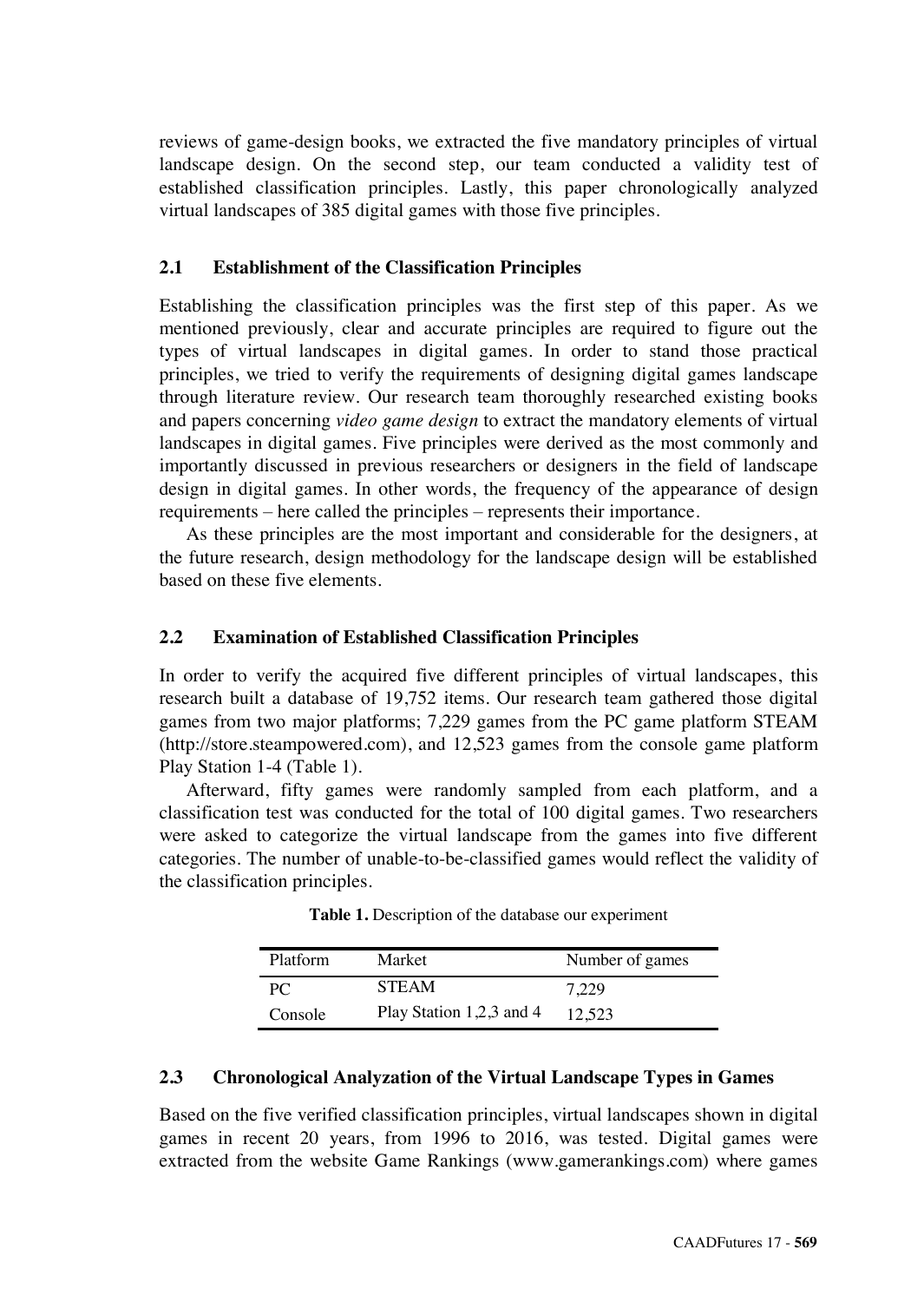are scored based on review scores from both offline and online sources. Game Rankings, owned by CBS Interactive, has rated more than 14,500 games through the calculation of the review sites that are determined reliable. Three hundred eighty-five games were extracted based on the most highly rated by Game Rankings in recent 20 years and was tagged by the team member for the types of spatial conditions. The tagging process was revised twice by our research team member, and the data was extracted enough to be analyzed. The extracted games mean that they were popular and received the most reviews in each era.

### **3 Acquisition of Five Principles**

Based on the information from twelve books, there existed five different elements that compose various forms of virtual landscapes: *Story*, *Space shape*, *Space and action dimension*, *User complexity*, and *Interaction level*. Such principles can be described as in Table 2.

|                                          | <b>Story</b> | <b>Space</b><br><b>Shape</b> | Space and<br>Action<br><b>Dimension</b> | User<br>Complexity | <b>Interaction</b><br>Level |
|------------------------------------------|--------------|------------------------------|-----------------------------------------|--------------------|-----------------------------|
| <b>Fullerton (2003)</b> [5]              | Ω            | $\Omega$                     | $\Omega$                                | $\Omega$           |                             |
| <b>Rogers (2014)</b> [6]                 | $\Omega$     | $\Omega$                     |                                         | $\Omega$           | $\Omega$                    |
| Schell (2014) [7]                        | $\Omega$     | $\Omega$                     |                                         | $\Omega$           |                             |
| <b>Crawford</b> (2003) [8]               | $\Omega$     |                              |                                         | $\Omega$           | Ω                           |
| <b>Apperley</b> (2006) [9]               | $\Omega$     |                              |                                         |                    | Ω                           |
| Ervin $(2001)$ [10]                      |              |                              | $\Omega$                                |                    | $\Omega$                    |
| Kalay & Marx (2005) [11]                 |              |                              | $\Omega$                                |                    |                             |
| Lecky-Thompson $(2003)$ [12]             | $\Omega$     |                              |                                         |                    |                             |
| <b>Rollings &amp; Morris (2003)</b> [13] | $\Omega$     | O                            | $\Omega$                                | $\Omega$           | Ω                           |
| <b>Adams &amp; Blandford (2003)</b> [14] | $\Omega$     | $\Omega$                     | $\Omega$                                | $\Omega$           | $\Omega$                    |
| Kim et al. $(2013)$ [15]                 | $\Omega$     |                              |                                         | $\Omega$           |                             |
| <b>Jang</b> $(2015)$ [16]                |              |                              | O                                       |                    |                             |

**Table 2.** Principles of virtual landscape design mentioned in books

Each reference described the importance of each principles to design the virtual landscape. Numerous authors of the books considering game design have been continuously mentioning and emphasizing the importance of a *story* in game design. For example, Fullerton mentioned the story is one of the most important resources one should consider before designing the digital game and its environment [5]. Rogers, Schell, Crawford, Lecky-Thompson, and Apperley also made the same statement that story requires the deepest consideration when one try to design the terrain at the digital games [6-8], [9], [12]. Rollings & Morris mentioned that at the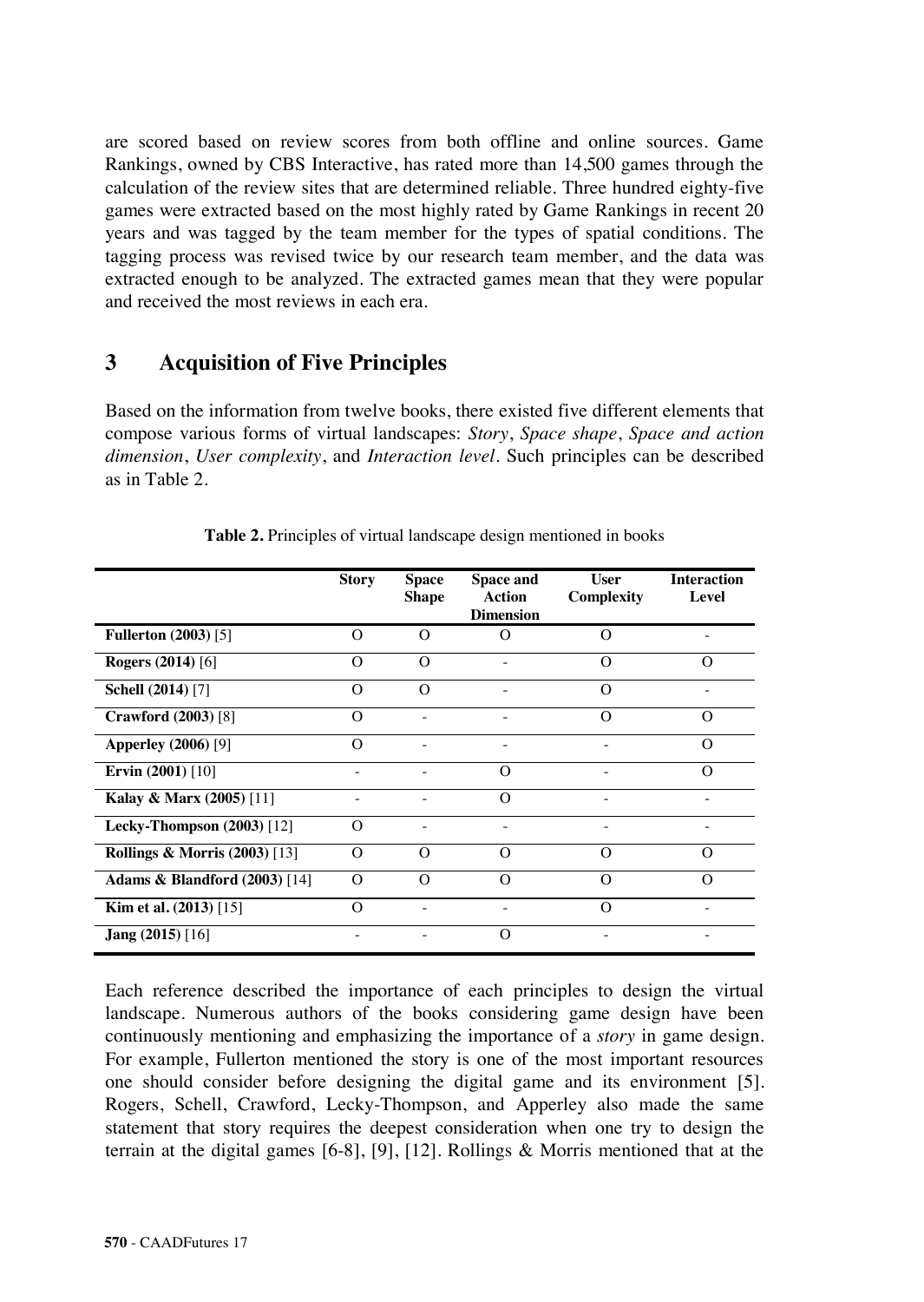very early time in video game industry, the game designers were separated into two factions [13]. One insisted the game story is the most important in digital game design and the other insisted the opinion that story never effects to the player and it is not needed at all. However, with the success of game titled 'DOOM (1993)', designers realized that story is the key elements in a digital game design [13]. Also, Schell pointed out if one can design the story of the game with a structure of ludology by using the plot point, the quality of games will be raised  $[8]$ . Adam  $\&$  Blandford and Kim also described the story is a counter resource to consider at game design [14-15].

*Space shape* was also one of the key factors when designing a virtual landscape. Fullerton used the term of 'edge' to classify the shape of spaces [5]. By reading the edge of space, they can be classified as linear, agent, or network (p.177). Rogers simply classified the shape of a 3D game to corridor and island (p.267). Schell classified shape of space in five conditions, *linear*, *grid*, *web*, *spot* and *face* [7]. Rollings & Morris spared a lot of pages on space shapes. They questioned whether the typical side-scroll game is linear because of the degree of freedom to the players [13]. They mentioned sports games are good examples for the *spot* typed space (p.380). Also, they suggested several design tips design the *linear* space in a digital game more efficiently.

*Space and action dimension* was also described essentially in those books. Fullerton tried to classify the dimension of the game by the types of viewpoints [5, p.307]. Ervin, who approaches the realistic 3D simulation games in his writing, mentioned that the dimension in games is crucial when designing digital games. Kalay & Marx wrote the importance of dimension in digital games and tried to classify them with their style and flexibility [11]. Rolling & Morris classified the space in digital games with 'dimension,' 'edges' and 'axis and the time flow' [13]. Jang (2015) also described the importance of dimension in digital game numerous times. As this principle decides the movement of the character and the viewpoint and effects to the whole design process, one should consider deep enough before start designing (p.29).

Fullerton, Crawford, and Rogers tried to classify the *user complexity* with the behavior of the user. Rodger classified those behaviors to competition and cooperation [6]. Also, he mentioned that if one game contains a certain amount of players in one place, the designer should consider about the housing and the habitat space (p.467). Schell suggested designing the social community and its territory space based on the sociology and anthropology from the real world [7].

For the *interaction level*, Roger mentioned that the medium *video game* had been developed its interaction level from an island to sandbox as a metaphor [6]. Apperley described the interaction level between the environment and the user in detail [9]. He tried to classify the interaction level of the virtual landscape in three levels. At the first level, the user remains as an observer to the world and can't cause any interactions. Second, like labyrinth and maze, users are trapped in the sealed space and only can interact with limited level. For the last level, users can interact with space freely [9]. He also mentioned that a virtual landscape is a scheme to manipulate the user with interaction (p. 168).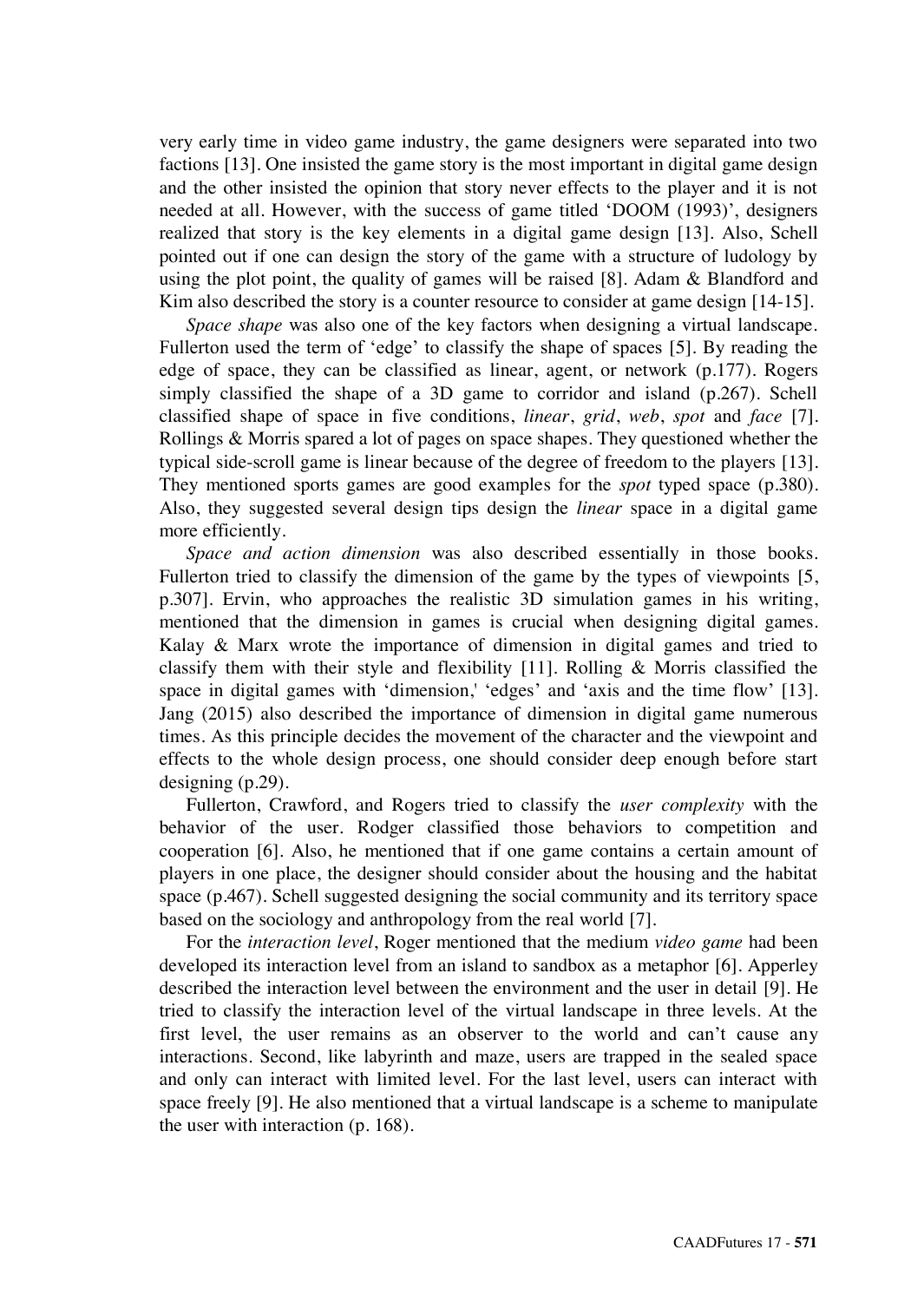With those researches, we could verify those five principles are the most important principles when one is designing the virtual landscape in digital games. However, those references only suggested principles very ambiguously, and it is needed to be organized with more precise details. Therefore we arranged the design variables of each principle (Table 3).

| Principle | <b>Story</b>               | <b>Space Shape</b>              | Space and<br>Action<br><b>Dimension</b>  | User<br>Complexity         | <b>Interaction</b><br>Level |
|-----------|----------------------------|---------------------------------|------------------------------------------|----------------------------|-----------------------------|
| Variable  | Representing<br>Generating | Spot<br>Linear<br>Chain<br>Face | $2D-2D$<br>$2D-3D$<br>$3D-2D$<br>$3D-3D$ | Single<br>Group<br>Massive | None<br>Partial<br>All      |

**Table 3.** The five principles and their variables

First, "Story" is a component of a virtual landscape that provides a story to a character in a narrative manner. Stories in digital games can be categorized into two types: *representing* and *generating*. *Representing* story means that the developer actively provides the designed story to the users, while a *generating* story only provides an environment to the user, and the user has to generate stories by their own. Depending on rather the game contains the fixed ending or not; it can be classified as a *Representing* or *Generating* story. As the *Representing* contains a strong story line, it has a fixed ending with it. However, the *Generating* doesn't have any certain ending nor fixed one. For example, until the end of the game player can't know how the sports game ends.

"Space Shape" means structures of implemented virtual landscape. The structures can be divided into *spot*, *linear*, *chain* and *face*. This later determines the overall structure and masterplan of the form while designing the virtual landscape. Each condition can be determined by the edge of the space and the flexibility of player's direction. *Spot* contains fixed edge of the space and free movement of the players. It means that the game players can move freely in the limited area. A *Linear* shaped space contains fixed edge of the space with forced movement to the players. Players are forced to move in certain directions in a limited space. Super Mario Bros. (1985) is a case with *linear* space type. The player only can manipulate the character in a fixed direction, left to right. A *Chain*-shaped space is a combination between *Spot* and *Linear*; players can run both activities of spot and linear in order. Technically, a *Face* shaped space has a boundary of the game playing space. However, players cannot recognize the boundaries that limit the game space. Also, players do not have any forced direction in a *Face*-featured space.

"Space Dimension" and "Action Dimension" means corresponding implemented dimensions and movement dimensions required for the user to control the character within the space. It can be divided into four types: *2D-2D*, *2D-3D*, *3D-2D*, *3D-3D*. These elements determine the vertical resource factor for the future design methodology implementations. If the environment at the game requires two axes  $(XY)$  for the designer to build and requires 2 axes  $(XY)$  for the players to play, it will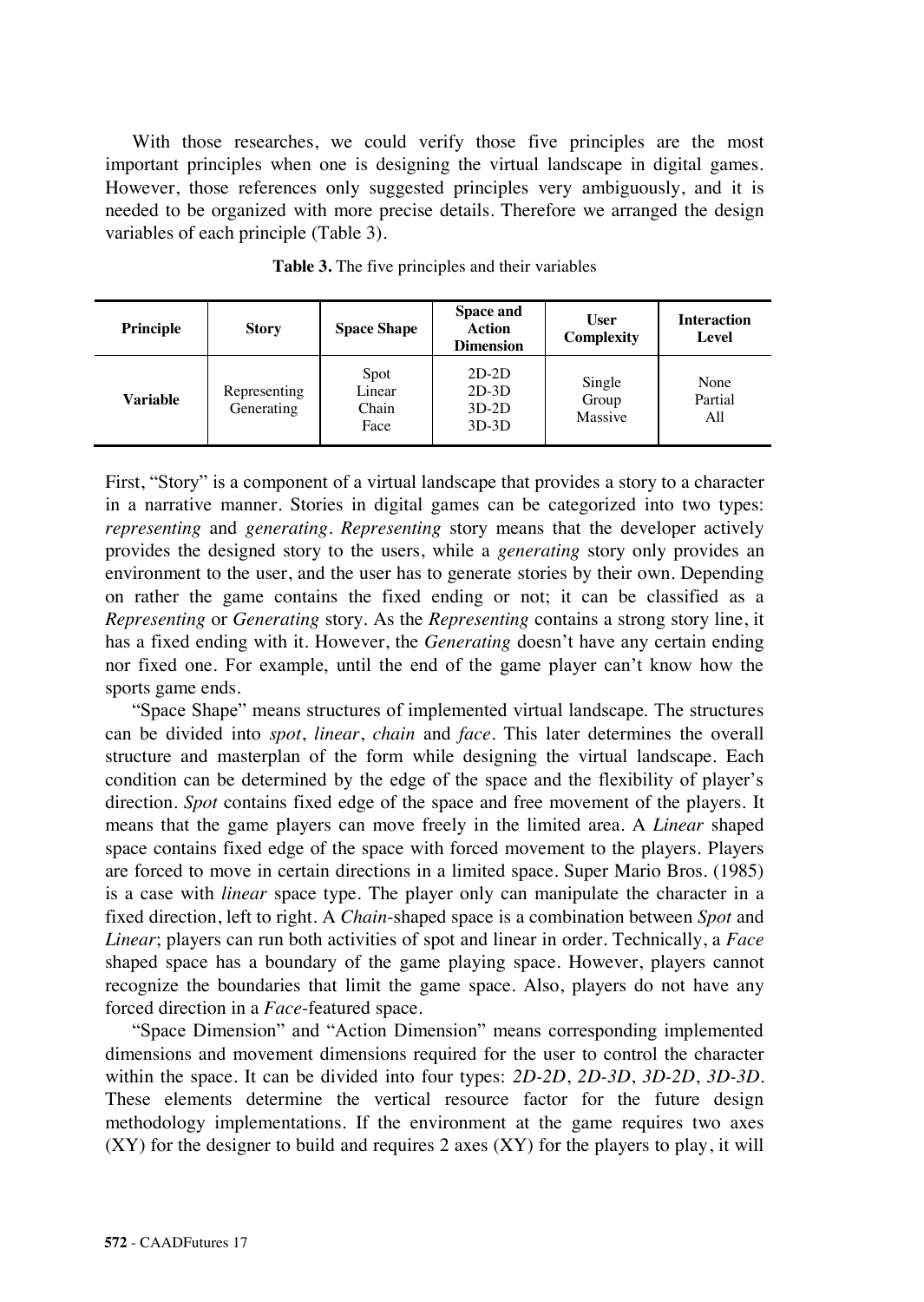be categorized as *2D-2D*. If the game contains more than 2 layers of 2 axes filed together and requires 2 axes for the players  $(XY)$ , that game can be categorized as *2D-3D*. The game with 3 axes (XYZ) for the designers to build the game and 2 axes (XY) for the players to manipulate will be categorized as *3D-2D*. For the last, the game with 3 axes (XYZ) for the design and 3 axes (XYZ) for the manipulation will be defined as *3D-3D*.

"User Complexity" means the simultaneous occupancy of the users within the space. This can be separated into *single*, *group* and *massive*, and will determine the feasibility of the public space within the virtual landscape design. The *Single* game runs with single player only and doesn't need designers to consider about applying any community or public space. If the game holds more than two players sharing same or facing goals, it can be categorized as *Group*. In this case, designers should consider how to apply public and community space in the design. The game runs by more than two groups of players and holding various goals in the game is *Massive*. As the *Massive* contains a large number of players at one time, designers need to consider about community, public and even habitat space to design.

Lastly, the "interaction level" means the rate of interaction between the virtual landscape and the user. Classified into *none*, *partial*, and *all*, this element forms the interaction layer for future design methodology. *None* is a type player can't cause any interaction with environment resources. In this type, the environment resources are covered with so-called the 'invisible wall' and only works as a boundary of void space. If the player can interact with only designed resources, is *Partial*. To design this type of game, designers need to consider about the characteristic and depth of interaction on each environment resources. Players can interact with every environment resources in type *All*. In this case, the game is built in particle level which means the world is based on unified units and designers are building the environment by filing them. In this case, designers need to consider the condition and spread of particles in the world.

These five elements will set-up for an overall design approach for the future virtual landscapes. Future developing design methodology will be based on the Layercake method by Ian L. McHarg from the area of landscape architecture [17]. Each of the five principles will be adopted as layers to fabricate the masterplan. Following Table 4 contains summarized descriptions about the principles and variables conditions.

| <b>Principles</b> | <b>Variables</b> | <b>Description</b>                                       |  |  |
|-------------------|------------------|----------------------------------------------------------|--|--|
| <b>Story</b>      | Representing     | Player follows the given story line (close ending).      |  |  |
|                   | Generating       | Player generates a new story (open ending).              |  |  |
| Space             | Spot             | Player freely moves around in a limited space that has   |  |  |
| Shape             |                  | boundaries.                                              |  |  |
|                   | Linear           | Player is guided to a move toward certain direction in a |  |  |
|                   |                  | limited space.                                           |  |  |
|                   | Chain            | Combination of Spot and Linear. The player is allowed to |  |  |
|                   |                  | move freely in a spotted space, and moves to the next    |  |  |

**Table 4. Classification Conditions**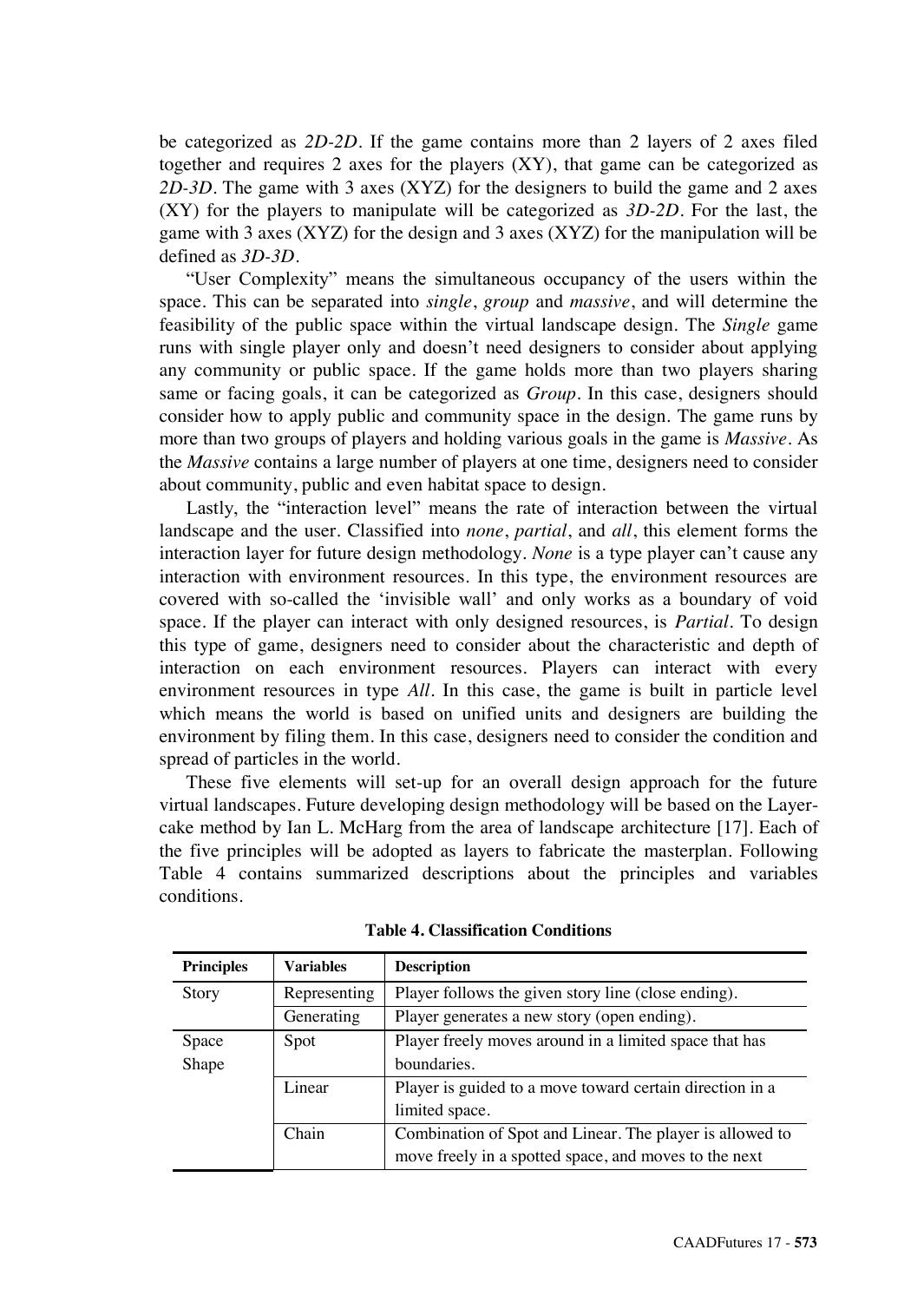|             |         | spotted space to play further.                                |  |  |  |
|-------------|---------|---------------------------------------------------------------|--|--|--|
|             | Face    | Unlimited space with player's free movement                   |  |  |  |
| Space and   | $2D-2D$ | Requires two axises (XY) to build the world,                  |  |  |  |
| Action      |         | and requires two axises $(XY)$ to the players to play the     |  |  |  |
| Dimension   |         | game                                                          |  |  |  |
|             | $2D-3D$ | Requires $2$ axes $(XY)$ to build the world                   |  |  |  |
|             |         | and requires more than 2 layers of 2 axes (XY)                |  |  |  |
|             |         | to the players to play the game                               |  |  |  |
|             | $3D-2D$ | Requires 3 axes (XYZ) to build the world                      |  |  |  |
|             |         | and requires $2$ axes $(XY)$ to the players to play the game  |  |  |  |
|             | $3D-3D$ | Requires 3 axes (XYZ) to build the world                      |  |  |  |
|             |         | and requires $3$ axes $(XYZ)$ to the players to play the game |  |  |  |
| User        | Single  | Player is the only one in the game (a single player at a      |  |  |  |
| Complexity  |         | time)                                                         |  |  |  |
|             | Group   | More than two players play the game together, sharing         |  |  |  |
|             |         | same goals.                                                   |  |  |  |
|             | Massive | More than two groups of numerous players play the game        |  |  |  |
|             |         | simultaneously, with various goals.                           |  |  |  |
| Interaction | None    | No interaction between the player and                         |  |  |  |
| Level       |         | the environment except as the boundary of a void space        |  |  |  |
|             | Partial | Player can interact with designed limited environment         |  |  |  |
|             |         | resources in the space                                        |  |  |  |
|             | A11     | Player can interact with every environment                    |  |  |  |
|             |         | resources in the space                                        |  |  |  |

# **4 Validity of the Classification Principles**

The validity of the proposed classification principles can be verified according to the result that every one-hundred-randomly-selected-games were able to be classified without failure. The details are in Table 5.

As shown in the table, none of the cases was classified as 'etc.' This means every sample – the games randomly retrieved from STEAM and the series of Play Stations – was able to be classified with those five principles and their variables. This fact that there was no exception when classifying those games with our five principles and their variables shows the effectiveness of five principles we suggested to classify the virtual landscape in digital games. Furthermore, these classification principles classify digital games without any overlap, therefore it will be possible to classify digital games without any confusions in the future research.

| Principles | Variables    | Percentage $(\% )$ |  |
|------------|--------------|--------------------|--|
|            | Generating   |                    |  |
| Story      | Representing |                    |  |
|            | etc          | *                  |  |

**Table 5.** Results of the classification test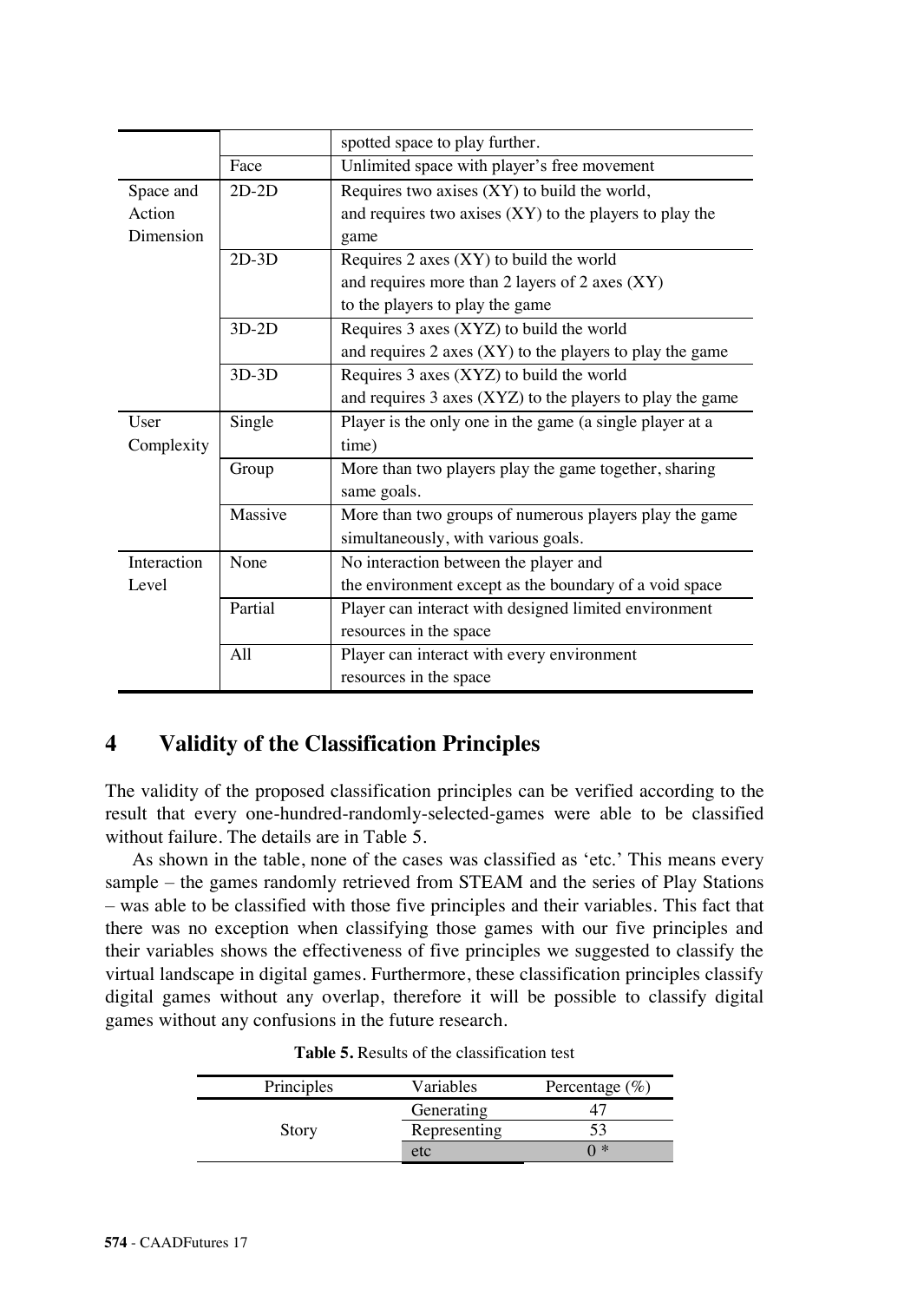|                               | Spot        | 49          |
|-------------------------------|-------------|-------------|
|                               | Linear      | 30          |
| Space Shape                   | Chain       | 12          |
|                               | Face        | 9           |
|                               | etc         | $0 *$       |
|                               | $3D-2D$     | 41          |
|                               | $2D-2D$     | 41          |
| Space and Action<br>Dimension | $3D-3D$     | 18          |
|                               | $2D-3D$     | 0           |
|                               | etc         | $0 *$       |
|                               | Single      | 75          |
|                               | 24<br>Group |             |
| <b>User Complexity</b>        | Massive     |             |
|                               | etc.        | $0 *$       |
|                               | Partial     | 51          |
| Interaction Level             | None        | 44          |
|                               | All         | 5           |
|                               | etc.        | $\ast$<br>0 |

\* No overlap among variables of each principle

# **5 Chronological Analysis of Virtual Landscapes**

### **5.1 Chronological Analysis of Five Principles**

Fig. 1. shows the trend of the *story* in virtual landscapes represented in video games in recent 20 years. Thanks to the technical advance, games could carry rich data, and therefore the game industry built *story-representing* game intensely during 2007 to 2014. However, recently two sorts of story – *generating* and *representing* – are both equally balancing together with stabilized market needs. This tells the users in digital games are equalizing balance, and future design methodology for the virtual landscape should be able to consider both of types together.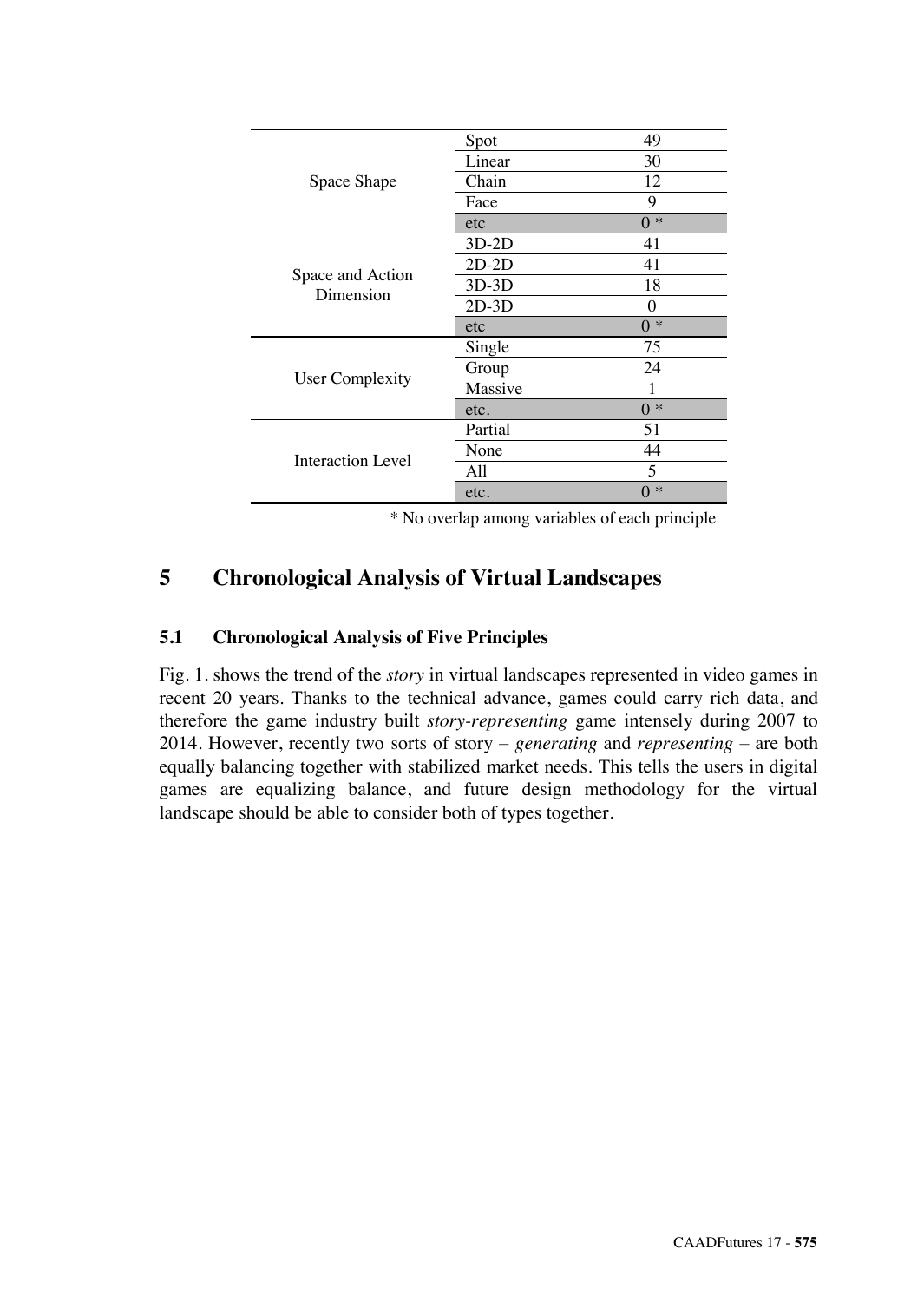

**Fig. 1.** *Story* in video games

Changes in *space shape* from 1996 to September of 2016 are shown in Fig. 2. Compared to stark differences of the popularity of *space shapes* in the 1990s, the types of *space shapes* in early 2000s seem to be distributed because of a limitation of the hardware; developers were only able to construct spot typed virtual landscape in the early period. With technical advance, spot typed virtual landscape in decrease and facial space has been raised. This phenomenon shows the complexity of virtual landscape in future will be raised and will require a more systematic approach to design them.



**Fig. 2.** *Space Shape* in video games

In terms of *space and action dimension* in a video game (Fig. 3.), the needs for the 3D-3D game always has been high on the market through the time. On the other hand,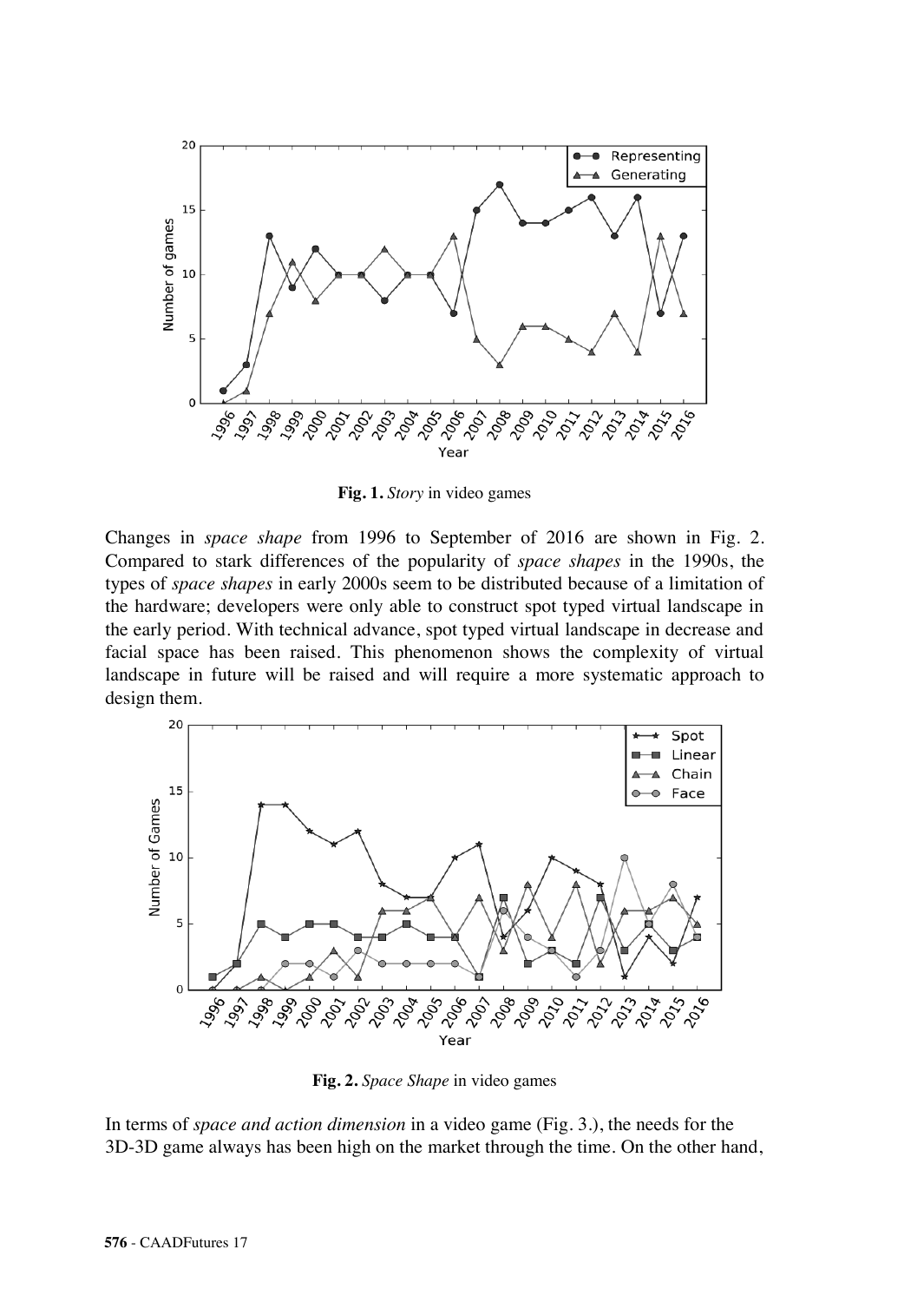the amount of 3D-2D game has been decreased with time, and it is possible to think those type has been evolved to  $3D-3D$  type.



**Fig. 3.** *Space and Action Dimension* in video games

Fig. 4. described the trend of *user complexity* in video games. Though with advancing network technology through the early 2000s, still most of the digital games are in single play. However, it is true that single games are decreasing and massive, group games are rising. Which means in future, designers need to consider how to add the complicated social spaces in the virtual landscape.



**Fig. 4.** *User Complexity* in video games

The *interaction level* shows clear evidence of technical advance (Fig. 5.). With technical advance, *interaction level* keeps rising, and non-interaction leveled games are on a consistent downtrend. However, still, it is a burden to interact with every aspect of the virtual landscape, type all is still in low level. If the hardware of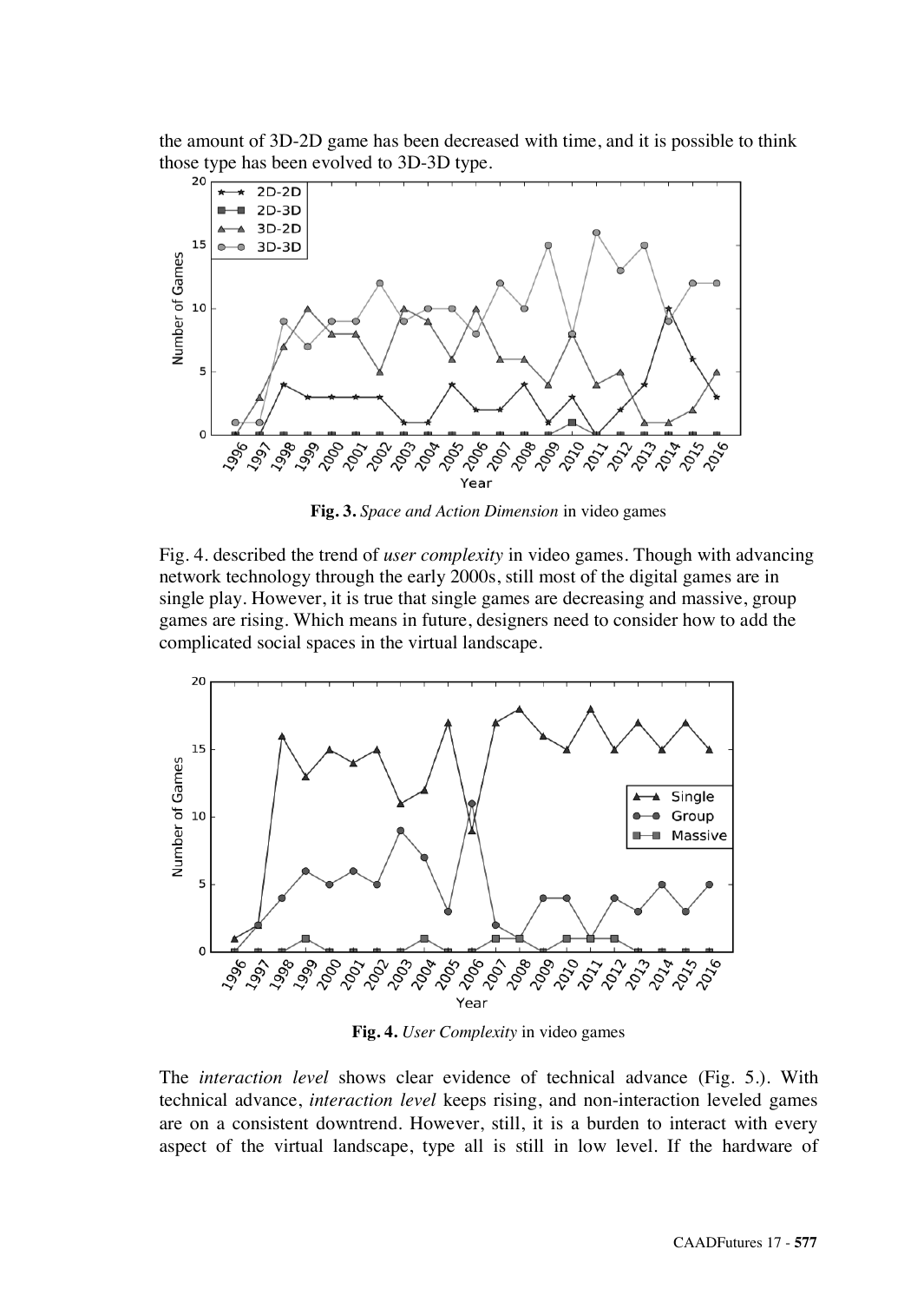computer develops at a high level in future and able to describe the particle based model, not the rendered model, it will be possible to generate all interactive virtual  $\frac{\text{landscope}}{\text{20}}$ .



**Fig. 5.** *Interaction Level* in video games

#### **5.2 Trend of Virtual Landscapes Types**

Theoretically, based on the five classification principles, 288 spatial types of virtual landscapes can be created in games. However, only 68 variations of those have been appearing repetitively from the 385 games released within last twenty years. The ten most commonly appearing combination addressed in as chronological manner are shown in Fig. 6.

Through the figure, it is possible to read the trend of the virtual landscape through time in the market and also to find the representative types of virtual landscape. There have been only five to seven types of virtual landscape commonly used in the market through the time since 1998. This phenomenon implies that the game company and the designers prefer to use a qualified type of virtual landscape only. Also, this implies that various types of the virtual landscape have not been introduced to the market and there is rich potential to develop in the near future.

List on the right in Fig. 6. contains the most common types of virtual landscape in the order. But the list only delivers the sum of all cases and needed to be analyzed with time flow. For example, the first case; *Representing/Chain/3D-3D/Single/Partial* has the largest amount of all but is decreasing dramatically since 2013. On the other hand, *Generating/Chain/3D-3D/Single/Partial* type is growing its size aggressively and indicates the potential in the near future. For the last, the case *Providing/Linear/2D-2D/Single/Partial* never showed any dynamic growth but also the demand for this type in the market never died. The condition for this type can be said as a steady seller.

One of the most interesting part with the ratio between each type is that after 2015 the ratio is becoming stabilized to an equal amount. This movement shows the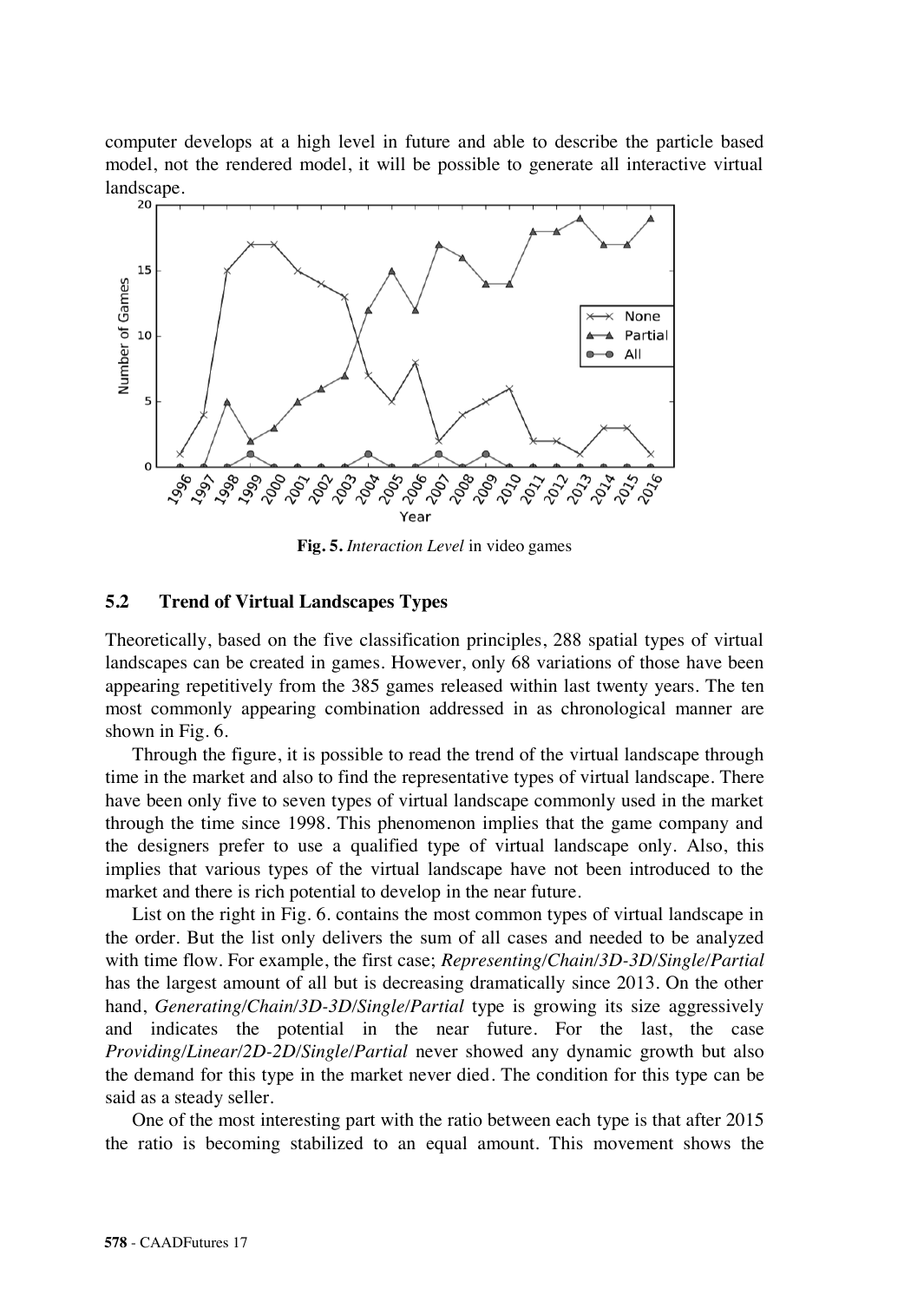demand of market is bringing adhesion and need to consider those cases as representative types of virtual landscape in the near future.

### **5.3 Three Representative Types**

This research claims that the three representative types of virtual landscape are "*Generating / Face / 3D-3D / Single / Partial,"* "*Providing / Chain / 3D-3D / Single / Partial,"* and "*Providing / Linear / 2D-2D / Single / Partial"*. Table 5 shows the characteristics of those three types of virtual landscape in digital games. Because of type 1, which is "*Generating / Face / 3D-3D / Single / Partial"*, is showing the most aggressive growth among the others, deserved to be a representative type. The type 2 (*Providing / Chain / 3D-3D / Single / Partial*), which is in a downtrend, still has the biggest volume of all and could be a representative type. For the last, *Providing / Linear / 2D-2D / Single / Partial* (type 3) has a steady need for the market and could be one of the representative types of virtual landscape.



**Fig. 6.** Trend of 10 types of the virtual landscape in video games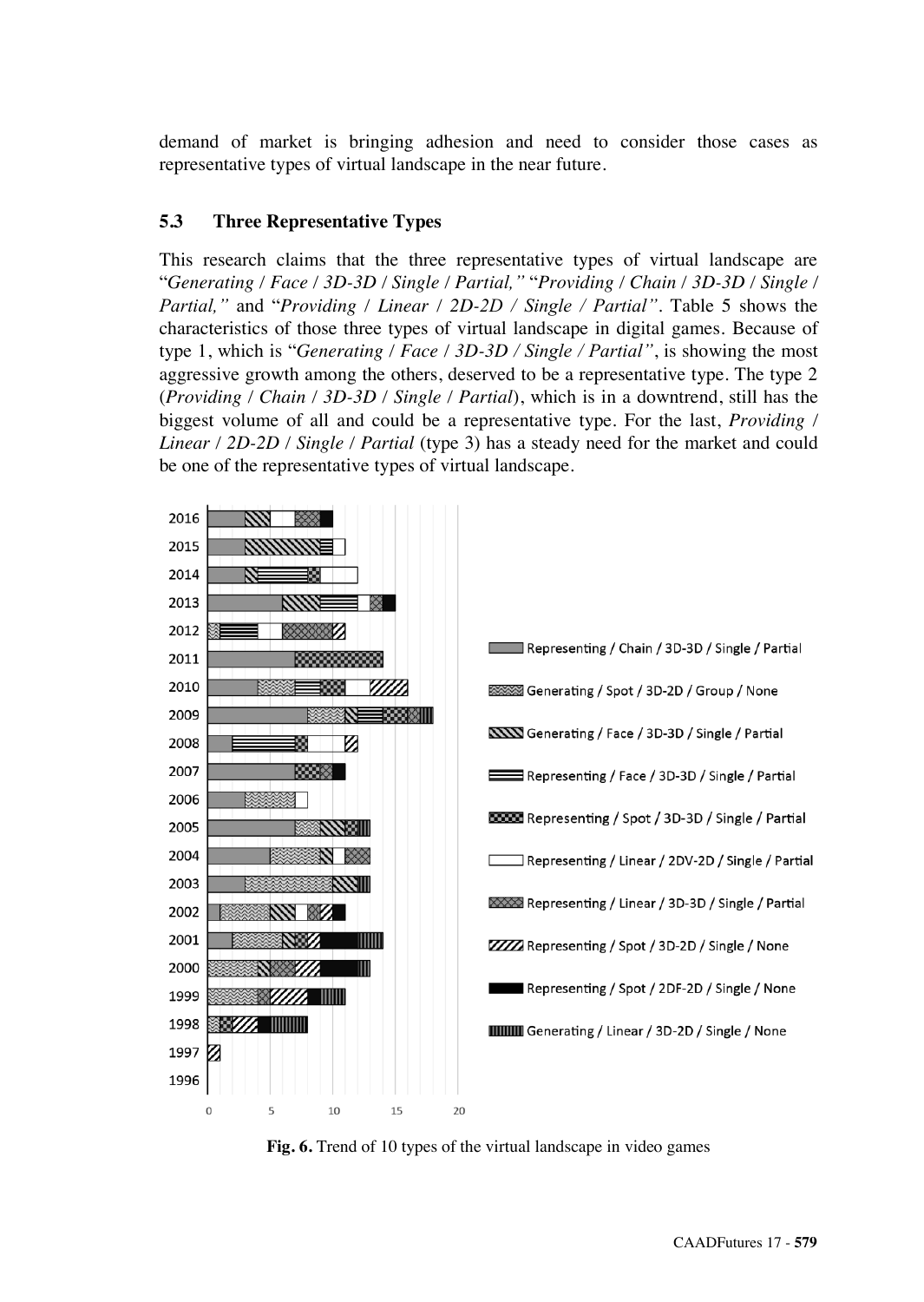|        | Story             | Space Shape | Space and<br>Action<br>Dimension | User<br>Complexity | Interaction<br>Level |
|--------|-------------------|-------------|----------------------------------|--------------------|----------------------|
| Type 1 | <i>Generating</i> | Face        | $3D-3D$                          | Single             | Partial              |
| Type 2 | Providing         | Chain       | $3D-3D$                          | Single             | Partial              |
| Type 3 | Providing         | Linear      | 2D-2D                            | Single             | Partial              |

**Table 4.** Representative types of virtual landscape in digital games

There are numerous examples of digital games in each type. For example, GTA 5 (Rockstar Games, 2013) is a good example of type 1 (Fig. 7). This game, which became a multi-playable online game with the additional upgrade and downloadable contents, was originally designed as a single player.



**Fig. 7.** GTA 5 (2013) as an example of Type 1

The player in such condition of virtual landscape, they can make their own game story with environments resource on the terrain freely and can access wherever they want. In GTA 5, the player can hang freely around the virtually designed city and is capable of doing based on the designed interactive objects and characters. With the advance of the computer, this type of virtual landscape is evolving network based multi-playable virtual landscape. Shortly, this type of virtual landscape will be replaced by "*Generating* /*Face* /*3D-3D* /*Massive* /*Partial*" type.

For an example of type 2 (*Providing / Chain / 3D-3D / Single / Partial*), Naughty dog designed 'Last of us' on 2013 with Play station 3 platform. This game carries a deep story through the game and having typical chain shaped space with it. With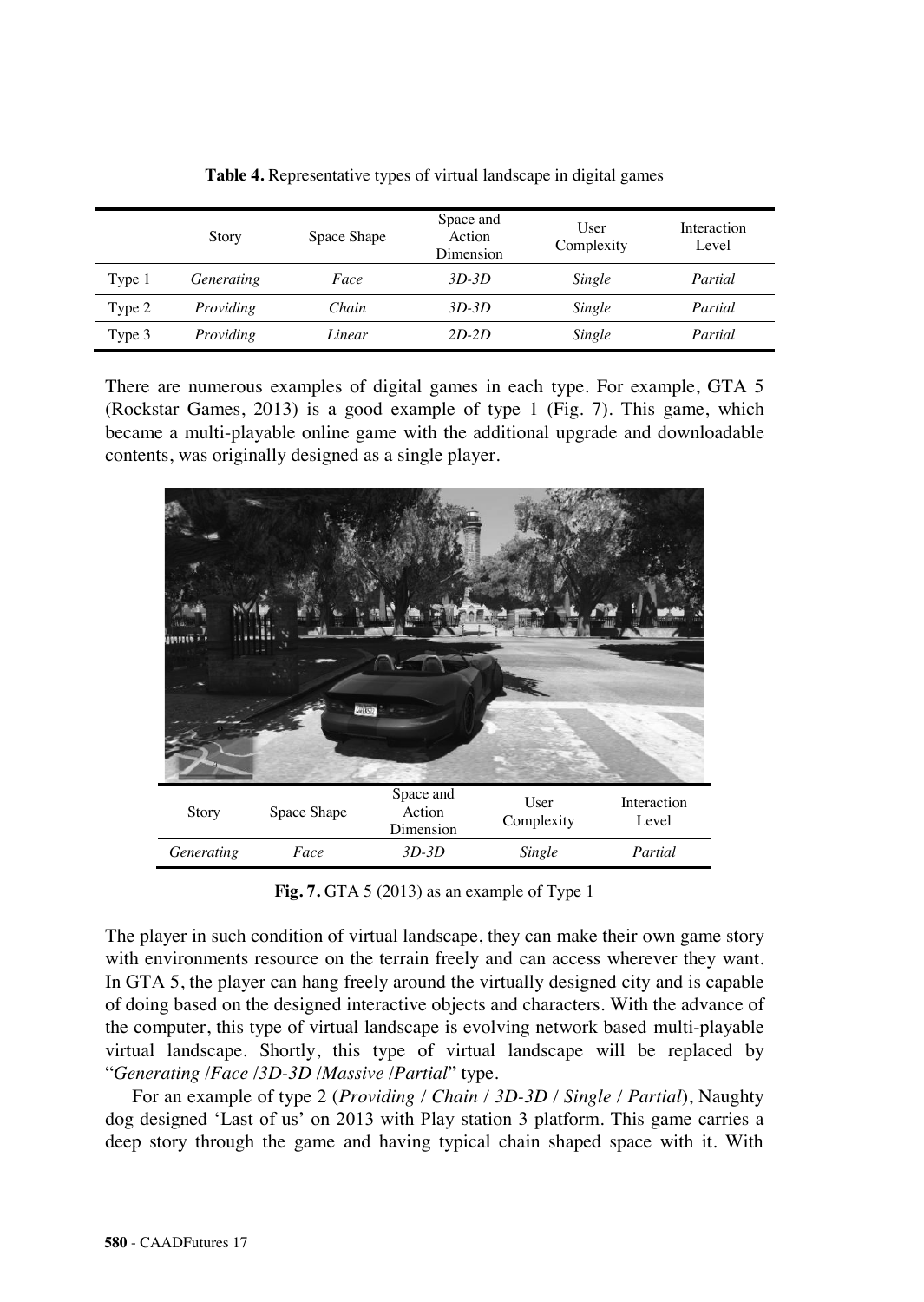several updates and downloadable contents this game became an online playable multi-game, however, was originally designed for a single player. With a partially interactive interaction, the user can only manipulate designed objects on the virtual landscape. As this type of virtual landscape is story based and requires many props and actors to be placed in order, a precise design methodology is needed.

Virtual landscapes of both type 1 (*Generating / Face / 3D-3D / Single / Partial*) and type 2 (*Providing / Chain / 3D-3D / Single / Partial*) require various resources to the designers to consider in the design process. Unlike designing a landscape architectural plan in the real world based on the naturally existing environment, game designers have to consider about every resource in the terrain to design these virtual landscapes. In other words, naturally-created geographical features such as hills, cliffs, valleys, and even the law of physics such as gravity should be planned in designing virtual landscapes. The game designers even need to plan the brightness of the sun, sounds of rain drops and the pattern of the constellation at the night sky. As those kinds of works are both delicate and time-consuming, only few game design companies with enough manpower can develop the game.



**Fig. 7.** Last of us (2013) as an example of Type

*Providing/Linear/2D-2D/Single/Partial* (type 3) (Fig.8) is one of the oldest types of virtual landscape in digital game history, and it has never vanished during the past 30 years. Like a steady selling books, this type of virtual landscape always had a certain amount of market looking for it. Super Mario Bros. (Nintendo, 1985) is a good example of this type of virtual landscape. The virtual landscape of type 3 contains a simple combination of environment resources. Therefore, it doesn't ask for advanced and delicate consideration to the designers compared to type 1 and 2. However, as it is a linear space and rhythmical flow is required, design methodology based on the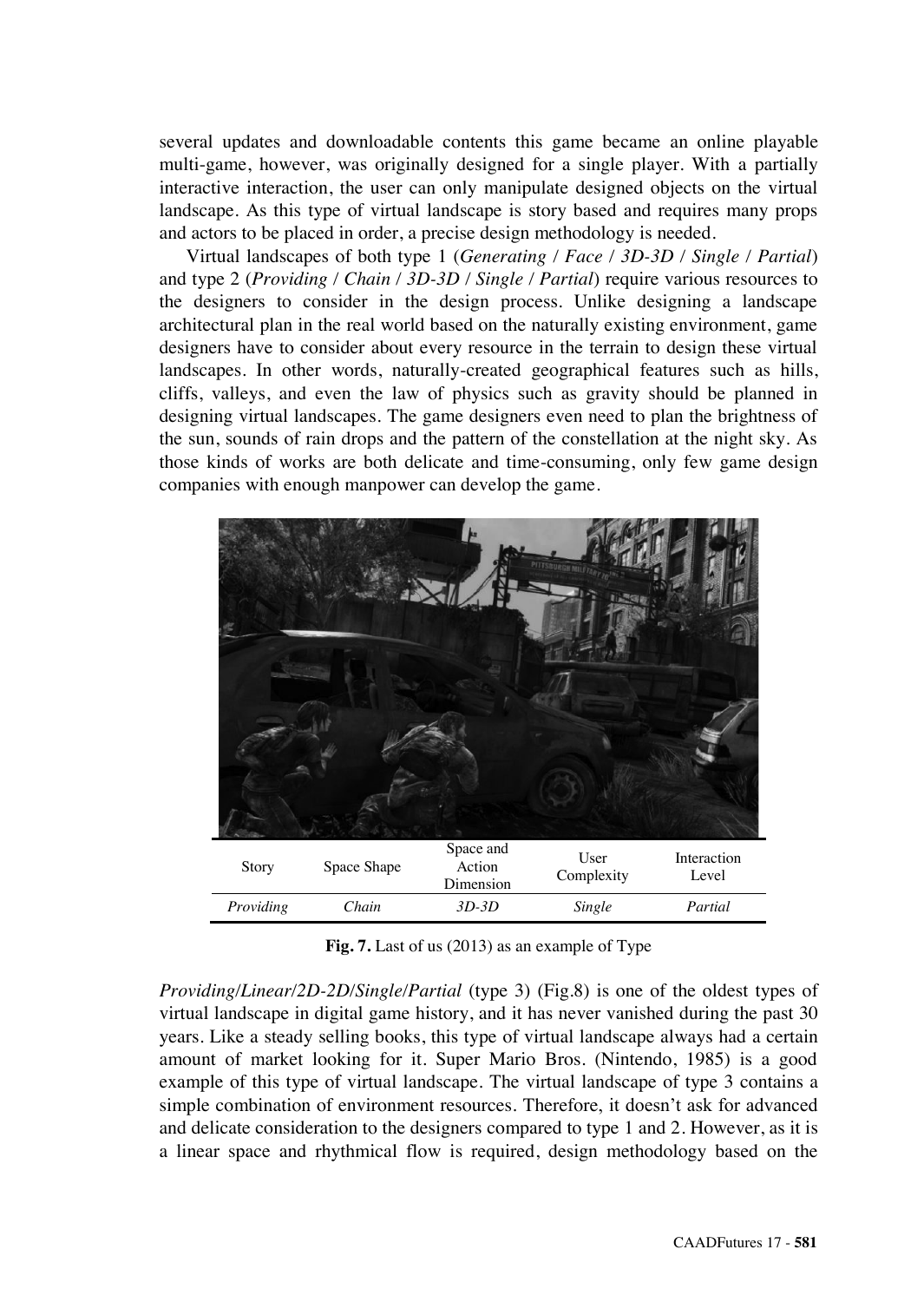human cognition from the field of landscape architecture can be adopted in future research.

Through the examples of the three representative types of virtual landscape, it was possible to find the reason to establish the virtual landscape design framework for the future research. The three types of virtual landscapes had different design requirements depending on their variables of each 5 principles. Therefore, this paper suggests that the elements of each variable should be defined to form a firm design framework as our future work. Moreover, we expect the framework that includes the 5 principles, their variables, and related landscape elements to be a concrete guideline for game designers to plan the exhaustive virtual landscapes.



**Fig. 8.** Super Mario Bros. (1985) as an example of Type 3

### **6 Conclusion**

The interesting fact is that, during the mid-2000s, as the GPU Fill rate speed increased and the 3D rendering technologies advanced, the advanced visual effect played the most important role to lure the market, providing only a very specific type of spaces. This, however, changed as time passes by; now the various types of spaces are gradually balancing evenly. This means that each type of spaces has established markets of their own, and is now stabilized. Such development of various types of spaces reminisced when post-modernism was accepted by the modern art and architecture. This raises the needs for a balanced establishment of design methodology for future virtual landscape.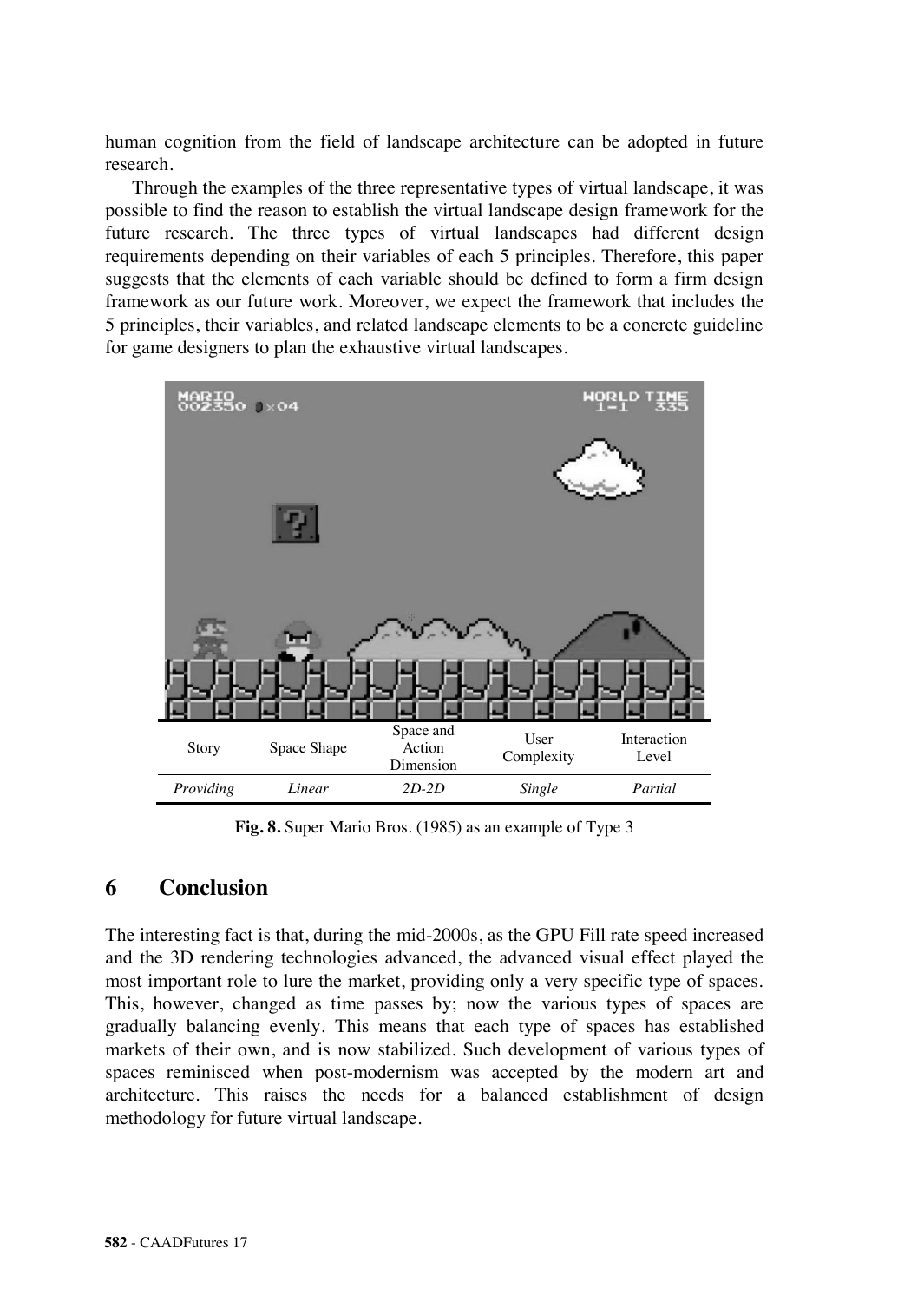The results of this research are expected to provide insights in detail to the game designers and other researchers as follows. First of all, this classification methodology provides the main structure for construction of systematic design method of a virtual landscape in digital games. By combining the classification principles, game designers will be able to clarify the detailed characteristic of a landscape in their designing digital games. With an understanding of their landscape, they can comprehend which design methodology is needed to run the systematic design process. For the future research of this study, the research of adopting the design methodology from the area of architecture, landscape architecture, and city planning to the digital game will be run based on this classification research.

Secondly, the designers could develop digital games in diverse and novel forms by simply making combinations of variables from our classification method. As this research refers, even though 288 types of digital games are possible according to the classification theory, there have been only 68 types of digital games developed since today. In other words, we can insist that more than 200 types of games are yet developed. This approach of systematic classification method, our research team expect our method to expand the scope of novel digital games.

Finally, we expect our classification method, elements as variables and game types derived from the method to be referred by further researches. According to Apperley [9, p.154], a classification of computer games can be based on how they represent – or, perhaps, implement – space. It means that the classification of space and landscape in the digital game can directly lead us to the classification of the digital game itself. Since now the classification of digital games has been unclear and inconsistent by utilizing keywords without enough consideration of certain standards. The lack of systematic approach toward elements and types of digital games has been an obstacle to many researchers to study digital games. Therefore, this research provides the possibility of systematic classification of digital games relatively clear and rigorous enough to be used in diverse research of digital games.

### **References**

- 1. virtual.: http://www.dictionary.com/browse/virtual: Dictionary.com, Random House, Inc., Retrieved 5 Jan 2017 (2017)
- 2. landscape.:https://www.merriam-webster.com/dictionary/landscape: Merriam-Webster.com, Retrieved 5 Jan 2017 (2017)
- 3. Rollings, A. and Morris, D.: Game architecture and design: a new edition, 196 (2003)
- 4. Lynch, K.: The image of the city (Vol. 11). MIT press (1960)
- 5. Fullerton, T.: *Game design workshop: a playcentric approach to creating innovative games*. CRC press (2014)
- 6. Rogers, S.: Level Up! The guide to great video game design. John Wiley & Sons (2014)
- 7. Schell, J.: The Art of Game Design: A book of lenses. CRC Press (2014)
- 8. Crawford, C.: Chris Crawford on game design. New Riders (2003)
- 9. Apperley, T. H.: Genre and game studies: Toward a critical approach to video game genres. Simulation & Gaming, 37(1), 6-23 (2006)